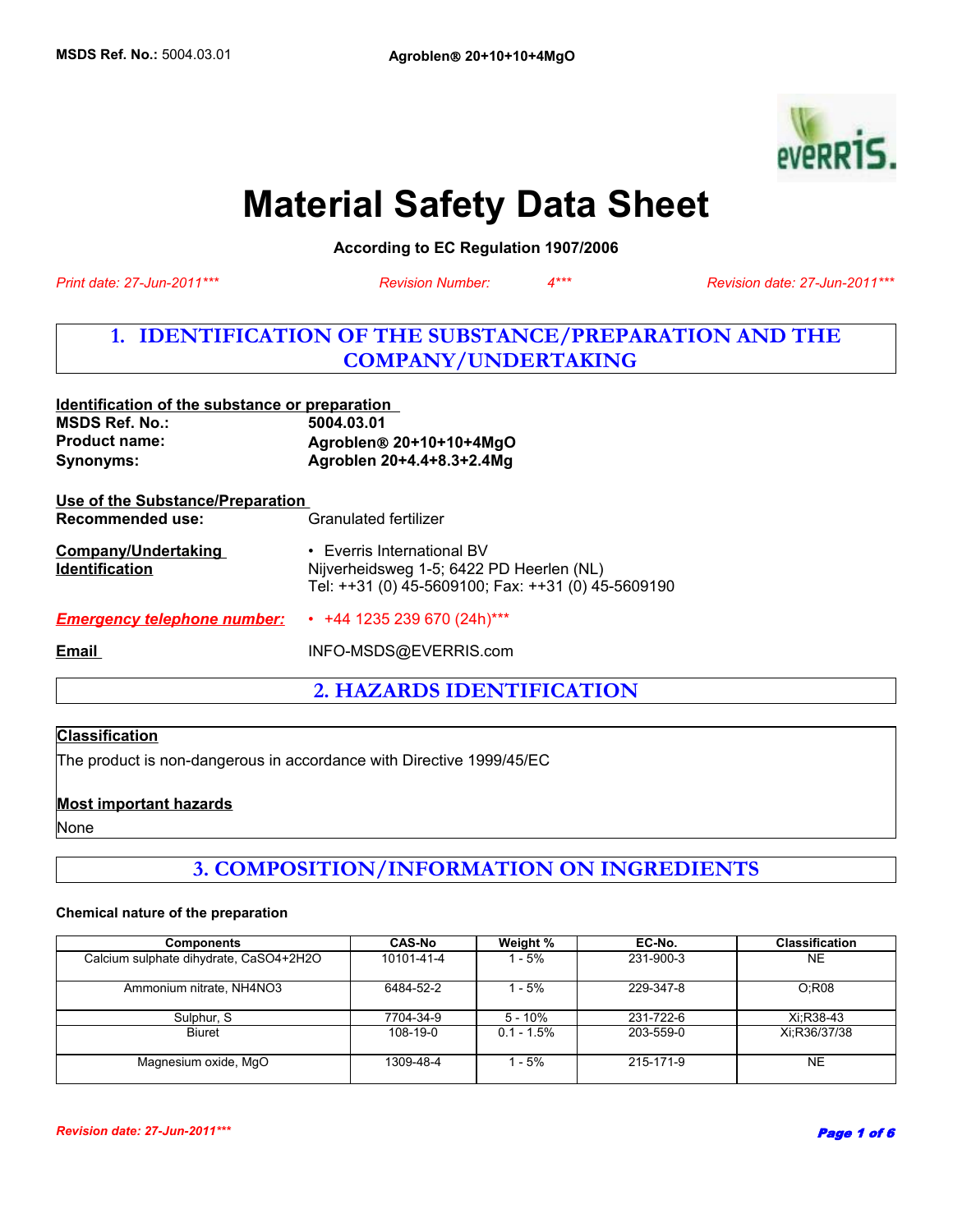# *NE = Non-Established*

# *For the full text of the R phrases mentioned in this Section, see Section 16*

| <b>4. FIRST AID MEASURES</b> |                                                                                                                                                                                                                                                                                                           |
|------------------------------|-----------------------------------------------------------------------------------------------------------------------------------------------------------------------------------------------------------------------------------------------------------------------------------------------------------|
| <b>General advice:</b>       | If you feel unwell, seek medical advice (show the label where possible).                                                                                                                                                                                                                                  |
| Ingestion:                   | Do not induce vomiting without medical advice. If a person vomits when lying on his<br>back, place him in the recovery position. Never give anything by mouth to an<br>unconscious person. In case of respiratory difficulties practice oxygenotherapy.<br>Possible symptoms are nausea and/or vommiting. |
| Inhalation:                  | In case of shortness of breath, give oxygen. Possible symptoms are coughing and/or<br>dyspnoea. Move to fresh air. If symptoms persist, call a physician.                                                                                                                                                 |
| <b>Skin contact:</b>         | If a person feels unwell or symptoms of skin irritation appear, consult a physician.                                                                                                                                                                                                                      |
| Eye contact:                 | Rinse thoroughly with plenty of water, also under the eyelids. If eye irritation persists,<br>consult a specialist.                                                                                                                                                                                       |

**5. FIRE-FIGHTING MEASURES**

# **Suitable extinguishing media:**

Coordinate fire extinguishing measures to fire in surrounding area

#### **Unsuitable extinguishing media:**

Not applicable

# **Special exposure hazards arising from the substance or preparation itself, its combustion products, or released gases:**

Thermal decomposition can lead to release of irritating gases and vapours.

# **Special protective equipment for firefighters:**

Wear self contained breathing apparatus for fire fighting if necessary.

# **6. ACCIDENTAL RELEASE MEASURES**

#### **Personal precautions:**

Ensure adequate ventilation. Avoid dust formation. Use personal protective equipment. Wear personal protective equipment.

#### **Environmental precautions:**

Prevent product from entering drains. Do not contaminate surface water.

# **Methods for cleaning up:**

Shovel or sweep up. Do not create a powder cloud by using a brush or compressed air. Prevent product from entering drains.

# **7. HANDLING AND STORAGE**

# **Handling:**

**Technical measures/precautions:** No special technical protective measures required.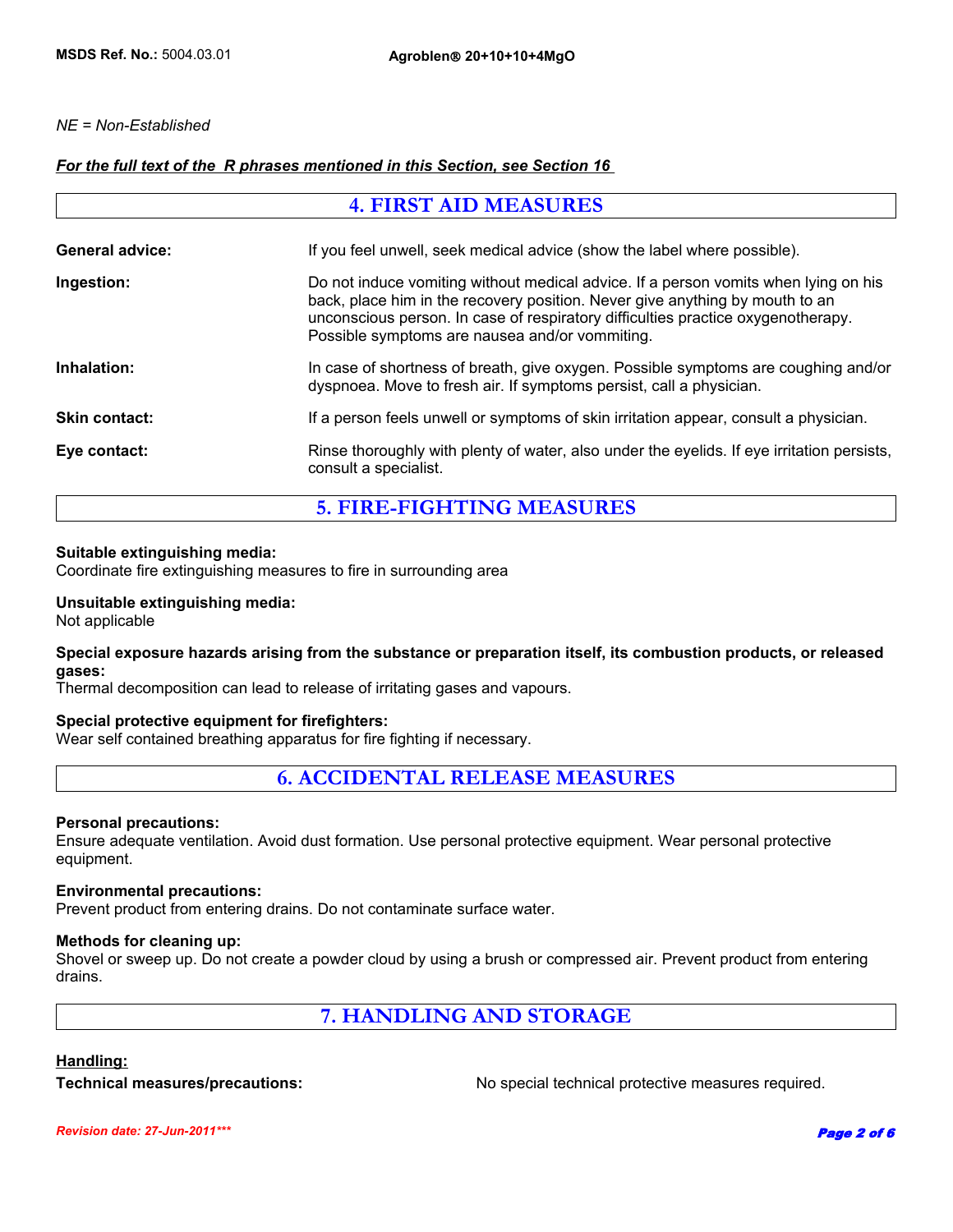**Storage:**

**Safe handling advice:** Keep away from open flames, hot surfaces and sources of ignition.

**Technical measures/storage conditions:** Keep away from heat and sources of ignition. Keep away from food, drink and animal feeding stuffs. For quality reasons: Keep out of reach of direct sunlight, store under dry conditions, partly used bags should be closed well. Keep at temperatures between 0 °C and 40 °C .

**Incompatible products:** Not applicable **Specific use(s):** Granulated fertilizer.

# **8. EXPOSURE CONTROLS / PERSONAL PROTECTION**

**Engineering measures to reduce exposure:** Ensure adequate ventilation. **Occupational exposure controls Personal protective equipment Respiratory protection:** Not applicable. **Hand protection: EXECUTE:** PVC or other plastic material gloves. **Eye/face protection** Safety glasses. **Skin and body protection: Example 20 ISUAL State Usual safety precautions while handling the product will** provide adequate protection against this potential effect. **Hygiene measures Follow good housekeeping practices. When using, do not all proportional controller in Follow good housekeeping practices. When using, do not** eat, drink or smoke. Keep away from food, drink and animal feeding stuffs. **Exposure limit values Czech Republic OEL** = 10.0 mg/m<sup>3</sup> TWA **Germany TRGS900:** 6 mg/m<sup>3</sup> TWA *Sulphur, S* **France INRS (VME) CONSERVING THE CONSTRUCTER STATE (POUSSIÈRES)** = 10 mg/m<sup>3</sup> *Magnesium oxide, MgO* Germany (DFG) - MAK 1.5 mg/m<sup>3</sup> MAK 4 mg/m3 MAK  **Austria - MAKs** 6 mg/m3 **Belgium - 8 Hr VLE** 10 mg/m<sup>3</sup> TWA **Belgium - 8 Hr VLE** 10 mg/m<sup>3</sup>  **Portugal - TWAs Czech Republic OEL** 5 mg/m3 TWA 10 mg/m3 TWA **France - Valeurs Limites d'exposition (VLE)** 10 mg/m<sup>3</sup> *Calcium sulphate dihydrate, CaSO4+2H2O* **France INRS (VME)** 10 mg/m<sup>3</sup> VME **Spain - Valores Limite Ambientales - VLE** 10 mg/m<sup>3</sup> VLA-ED **Germany (DFG) - MAK** 6 mg/m<sup>3</sup>  **France INRS (VME) UK EH40 WEL:** 10 mg/m<sup>3</sup> TWA 4 mg/m<sup>3</sup> TWA 10 mg/m3 VME *Ammonium nitrate, NH4NO3*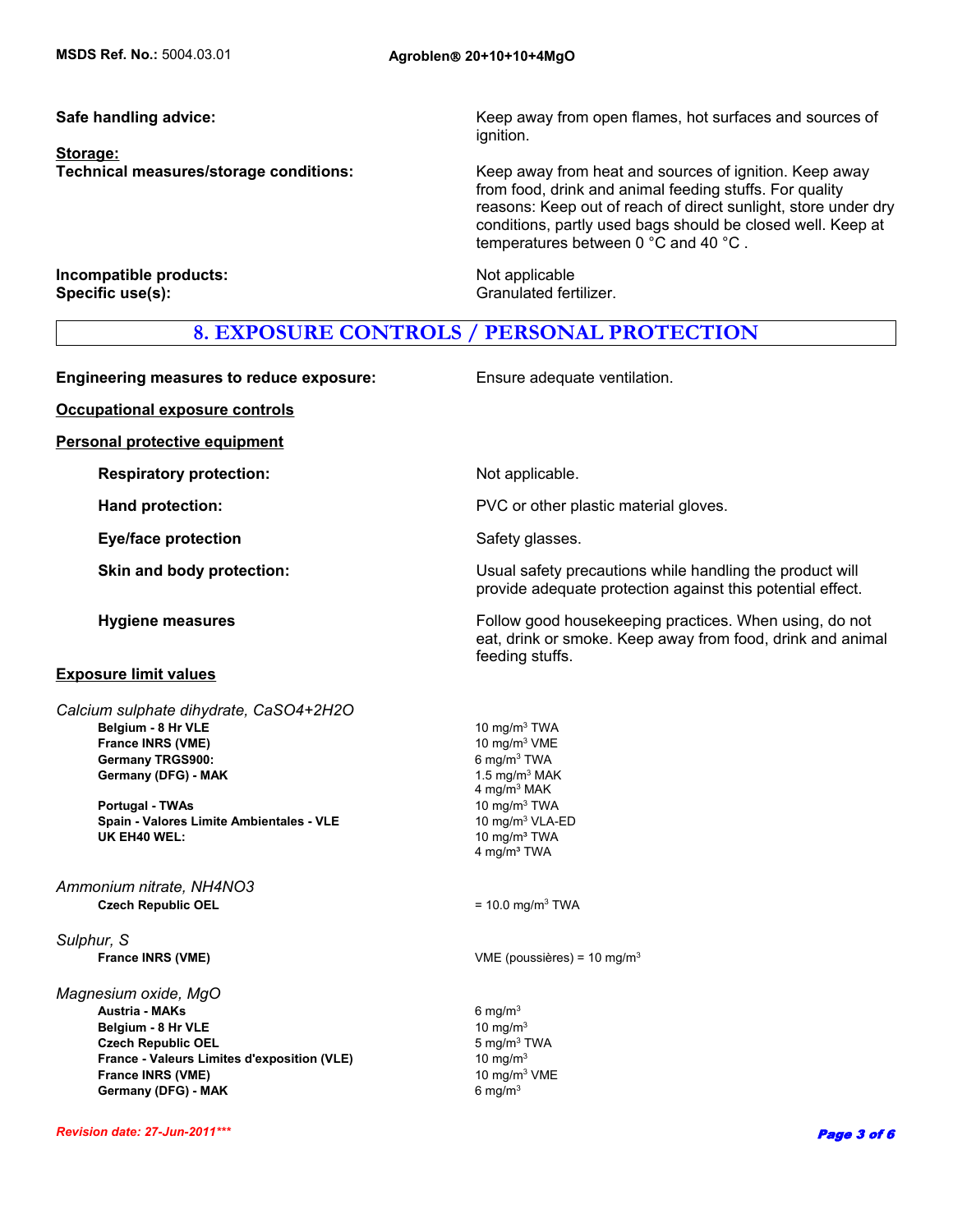**UK EH40 WEL:** 10 mg/m<sup>3</sup>  **Norway - 8 h: Portugal - TWAs** 10 mg/m3 TWA **Netherlands - OEL - MACs: Spain - Valores Limite Ambientales - VLE** 

10  $mg/m<sup>3</sup>$ 10  $mg/m<sup>3</sup>$ 

# **9. PHYSICAL AND CHEMICAL PROPERTIES**

# **General Information Physical State:** Solid Color: Solid Color: Brownish\*\*\* **Odor:** No information available

| <b>Important Health Safety and Environmental Information</b> |                                                        |  |
|--------------------------------------------------------------|--------------------------------------------------------|--|
| Decomposition temperature:                                   | $>150^{\circ}$ C                                       |  |
| Solubility:                                                  | Coating not soluble, release nutrients through coating |  |
| Flammability (solid, gas):                                   | Non-flammable                                          |  |

# **Other information**

# **10. STABILITY AND REACTIVITY**

| Stability:                                  | Stable under recommended storage conditions.                                                                       |
|---------------------------------------------|--------------------------------------------------------------------------------------------------------------------|
| <b>Conditions to avoid:</b>                 | Keep away from open flames, hot surfaces and sources of ignition.                                                  |
| <b>Materials to avoid:</b>                  | Combustible material.                                                                                              |
| <b>Hazardous decomposition</b><br>products: | No decomposition if stored normally. Thermal decomposition can lead to release of<br>irritating gases and vapours. |

# **11. TOXICOLOGICAL INFORMATION**

# **Component information**

| Ammonium nitrate, NH4NO3<br>$LD50/oral/rat =$ | 2410 mg/kg   |
|-----------------------------------------------|--------------|
| Sulphur, S                                    |              |
| $LD50/oral/rat =$                             | > 2000 mg/kg |
| $LD50/dermal/rat =$                           | > 2000 mg/kg |
| $LG50$ /inhalation/4h/rat =                   | $> 5.4$ mg/l |
| <b>Biuret</b>                                 |              |
| $LD50/oral/rat =$                             | > 5 g/kg     |
|                                               |              |

#### **Other information on acute toxicity:** No information available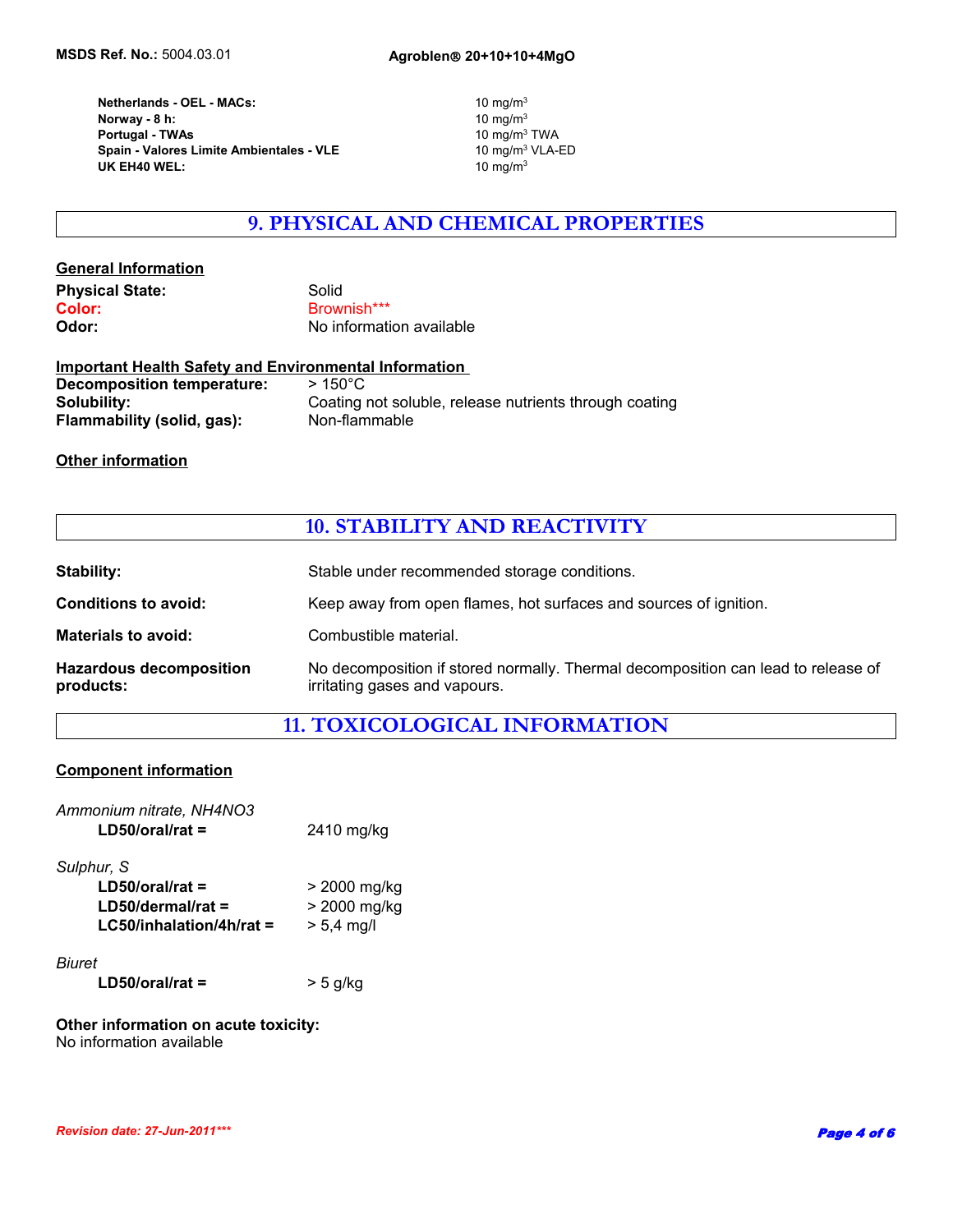# **Product information**

| <b>Local effects</b><br><b>Skin effects:</b> | May cause skin irritation in susceptible persons.                               |
|----------------------------------------------|---------------------------------------------------------------------------------|
| Eye effects:                                 | Contact with eyes may cause irritation.                                         |
| Inhalation:                                  | May cause sensitization by inhalation.                                          |
| Ingestion:                                   | Ingestion may cause gastrointestinal irritation, nausea, vomiting and diarrhea. |

# **12. ECOLOGICAL INFORMATION**

# **Product information**

# **Component information**

*Ammonium nitrate, NH4NO3*

**Ecotoxicity effects** EC50/48h/daphnia =100 mg/l LC50/96h/rainbow trout =10 mg/l EC50/72h/algae = 74000 µg/l

No ecological information is known on the product nor on any of its ingredients

|                                | <b>13. DISPOSAL CONSIDERATIONS</b>                                                |  |
|--------------------------------|-----------------------------------------------------------------------------------|--|
| <b>Waste Disposal Methods:</b> | Use up product completely. Packaging material is industrial waste                 |  |
| <b>Contaminated packaging:</b> | Empty containers can be landfilled, when in compliance with the local regulations |  |
|                                | <b>14. TRANSPORT INFORMATION</b>                                                  |  |
| <b>Product information</b>     |                                                                                   |  |
| <b>Physical State:</b>         | Solid                                                                             |  |
| <b>ADR/RID</b>                 |                                                                                   |  |
| <b>UN-No:</b>                  | Not classified for transport                                                      |  |
| <b>IATA</b>                    |                                                                                   |  |
| <b>UN-No:</b>                  | Not classified for transport                                                      |  |
| IMO / IMDG                     |                                                                                   |  |
| <b>UN-No:</b>                  | Not classified for transport                                                      |  |